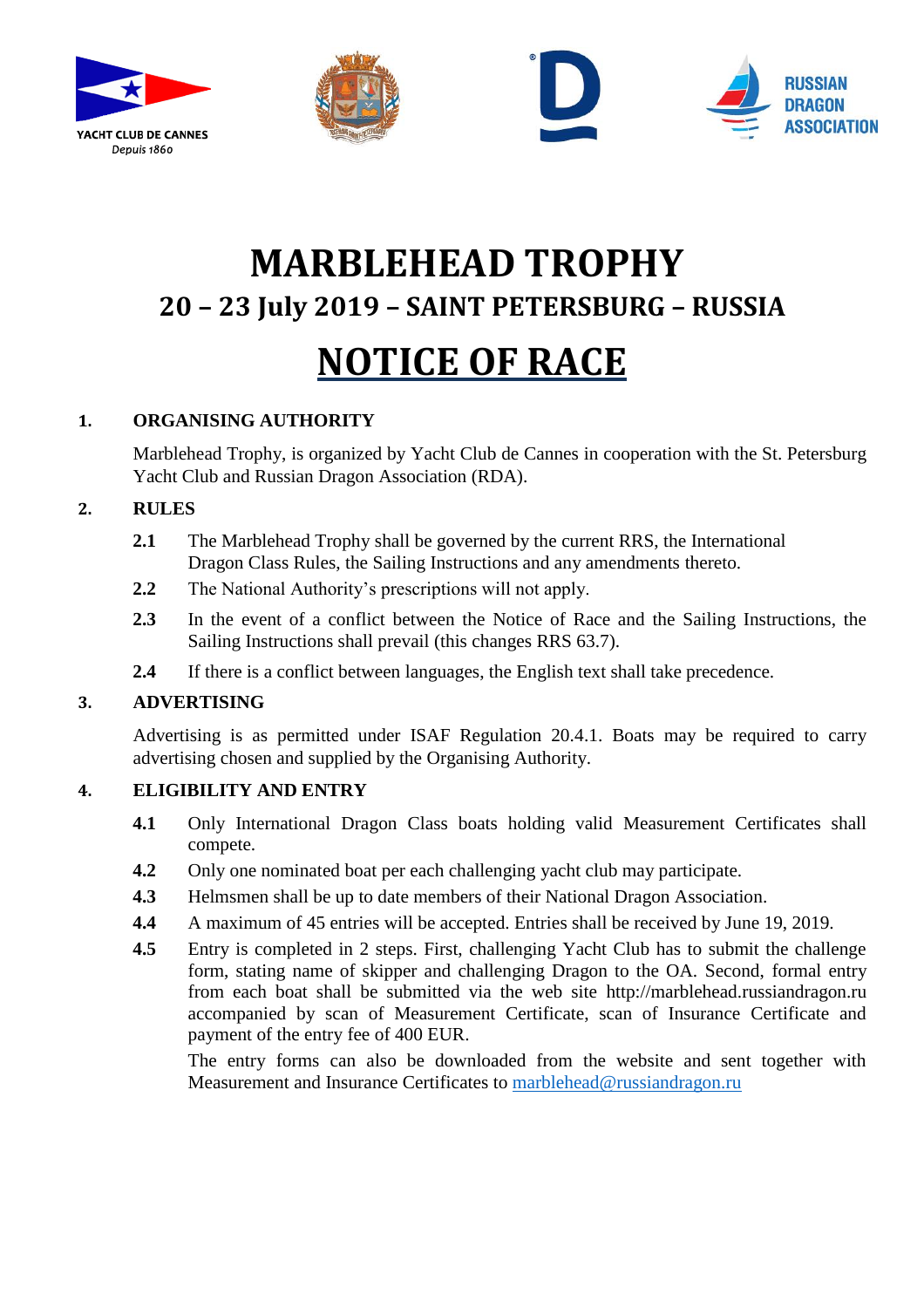The entry registration is not valid until the Organizing Authority received all required documents and full payment.

- **4.5.1** In case of participation both in Russian Open Championship and in Marblehead Trophy a discounted entry fee of RUB 5000 shall apply.
- **4.6** Late entries, received as from June 20, 2019 may be accepted at the discretion of the IDA and the Organising Authority. The late entry fee is 600 EUR. If part of the entry registration is completed before June 20, 2019, and part as from June 20, 2019 such entry will be considered late entry.
- **4.7** Entry will be finalized on completion of registration on site during registration days. Registration will take place in the regatta village on the premises of St. Petersburg Yacht Club on the dates specified in article 7 of the present NOR. Identification card with picture for each member of the crew shall be required for registration. (Passport or driving license shall be accepted).
- **4.8** All competitors of Russian citizenship shall be members of the Russian Yachting Federation and should have the insurance in accordance with the Russian Yachting Federation insurance regulations.

#### **5. FEES**

- **5.1** The entry fee is 400 EUR. The fee will include launching, craning out and mooring, opening and closing receptions, competitors' dinner, participation in the regatta, and car and trailer parking.
- **5.2.** Late entry fee received as from June 20, 2019 is 600 EUR.
- **5.2.1** In case of participation both in Russian Open Championship and in Marblehead Trophy a discounted entry fee of RUB 5000 shall apply.
- **5.3.** The Fee for team, support and spectator boats shall be called "support boat fee". The fee is 150 EUR and includes RIB berthing, hauling in and out, and social events for 1 person. Boats must be registered in advance prior to arrival by completion and submittance of Support Boat form to be downloaded from the website and sent together with the scan of valid Boat Insurance Certificate to marblehead@russiandragon.ru.
- **5.4** The payment of fees shall be done as follows:

Entrants shall pay the entry fee in Roubles to Rouble account stated in 5.5.2 of the present NOR, the total entry fee sum in Roubles being equivalent to 400 EUR or 600 EUR in case of late entry, 5000 RUB in case of participation in both Marblehead Trophy and Russian Open Championship and 150 EUR in case of support boat fee, according to the official exchange rate of Euro to Roubles on the date of bank transfer as set by the Сentral Bank of the Russian Federation and published on its official web site [http://www.cbr.ru/eng/.](http://www.cbr.ru/eng/) All bank charges associated with bank transfer are to be carried by the remitter.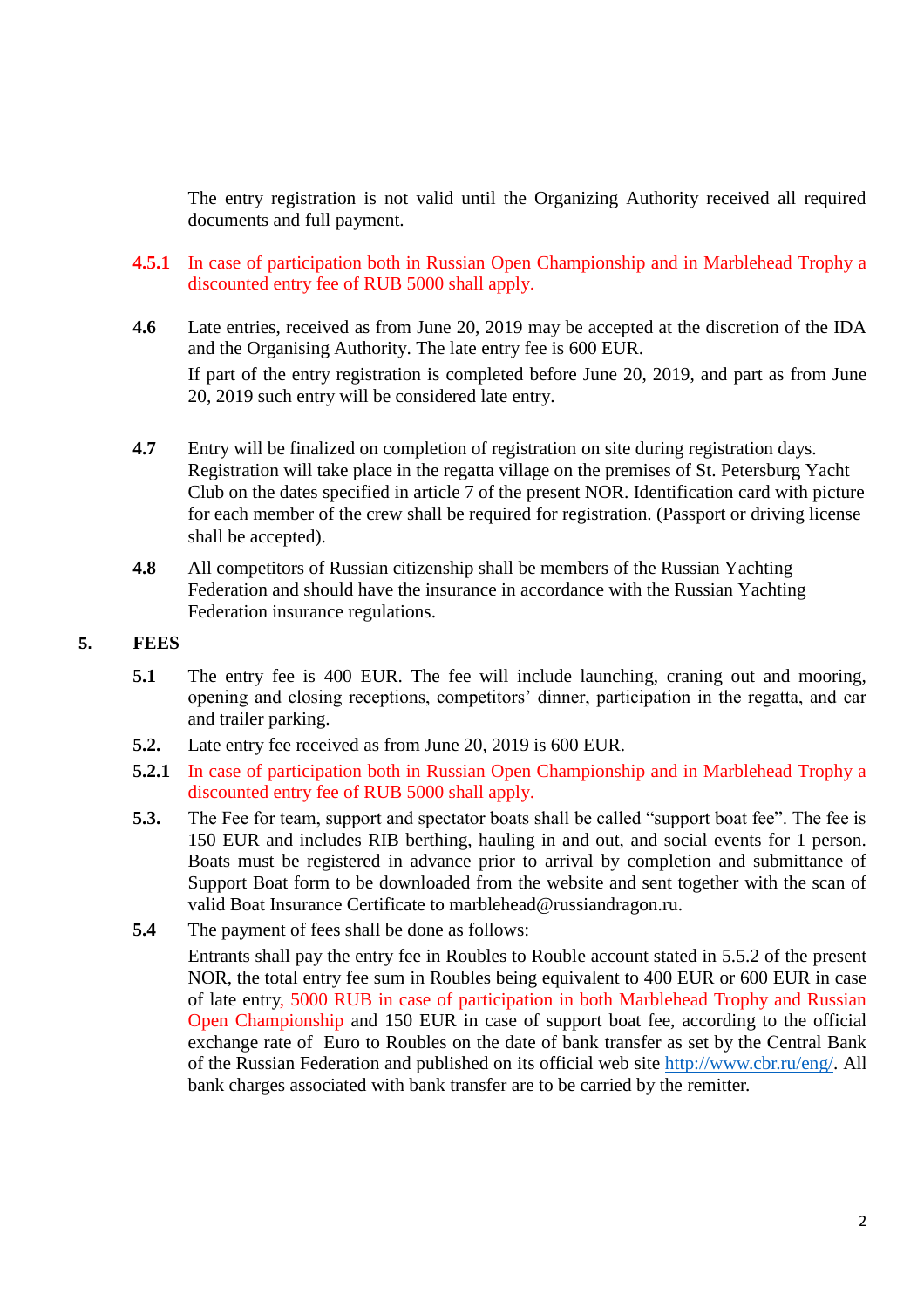**5.5** Bank transfers shall be received on the quoted bank accounts by June 20, 2019 to qualify for the standard entry fee. Payments received on June 20, 2019 and later shall be considered as late entries.

| Accourt holder<br>Наименование<br>организации           | Interregional sportive public organization of yachtsmen of Dragon class                    |
|---------------------------------------------------------|--------------------------------------------------------------------------------------------|
|                                                         | Межрегиональная спортивная общественная организация яхтсменов<br>класса «Дракон»           |
|                                                         |                                                                                            |
| Account holder's<br>legal address                       | 140054, Moskovskaya oblast, Kotelniki, microregion Kovrovij, house 37/3,<br>B1             |
| Юридический<br>адрес                                    | 140054, Московская область, город Котельники, микрорайон Ковровый,<br>дом 37/3, литера Б1. |
| ИНН / КПП                                               | 5029124086 / 502701001                                                                     |
| For Russian bank<br>account holders<br>only             |                                                                                            |
| <b>OFPH</b> For Russian<br>bank account<br>holders only | 1095000000864                                                                              |
| Код ОКПО                                                | 88920547                                                                                   |
| For Russian bank                                        |                                                                                            |
| account holders                                         |                                                                                            |
| only                                                    |                                                                                            |
| Bank details and                                        | Счет получателя/ Account number: 40703 810 5 9055 0000043                                  |
| address                                                 | Банк получателя/ Bank name: ПАО "БАНК "САНКТ-ПЕТЕРБУРГ"                                    |
| Банковские                                              | "Bank Saint Petersburg"                                                                    |
| реквизиты                                               | БИК 044030790, ИНН 7831000027                                                              |
|                                                         | Корреспондентский счет /Corresponding bank account                                         |
|                                                         | № 30101 810 9 0000 0000790                                                                 |
|                                                         |                                                                                            |

**5.5.1.** Bank details for payments in Roubles

**5.5.2** All bank transfers must be marked with a reference note *"voluntary contribution Marblehead Trophy+national letters+sail number"* or a corresponding note in Russian *"добровольный взнос Марблхед Трофи+ национальные буквы на парусе+ номер на парусе*" in case of payment of entry fee.

Bank transfers of support boat fees must be marked with a reference note *"voluntary contribution Marblehead Trophy support boat +national letters+sail number"* or a corresponding note in Russian *"добровольный взнос Марблхед Трофи катер поддержки + национальные буквы на парусе+ номер на парусе*" .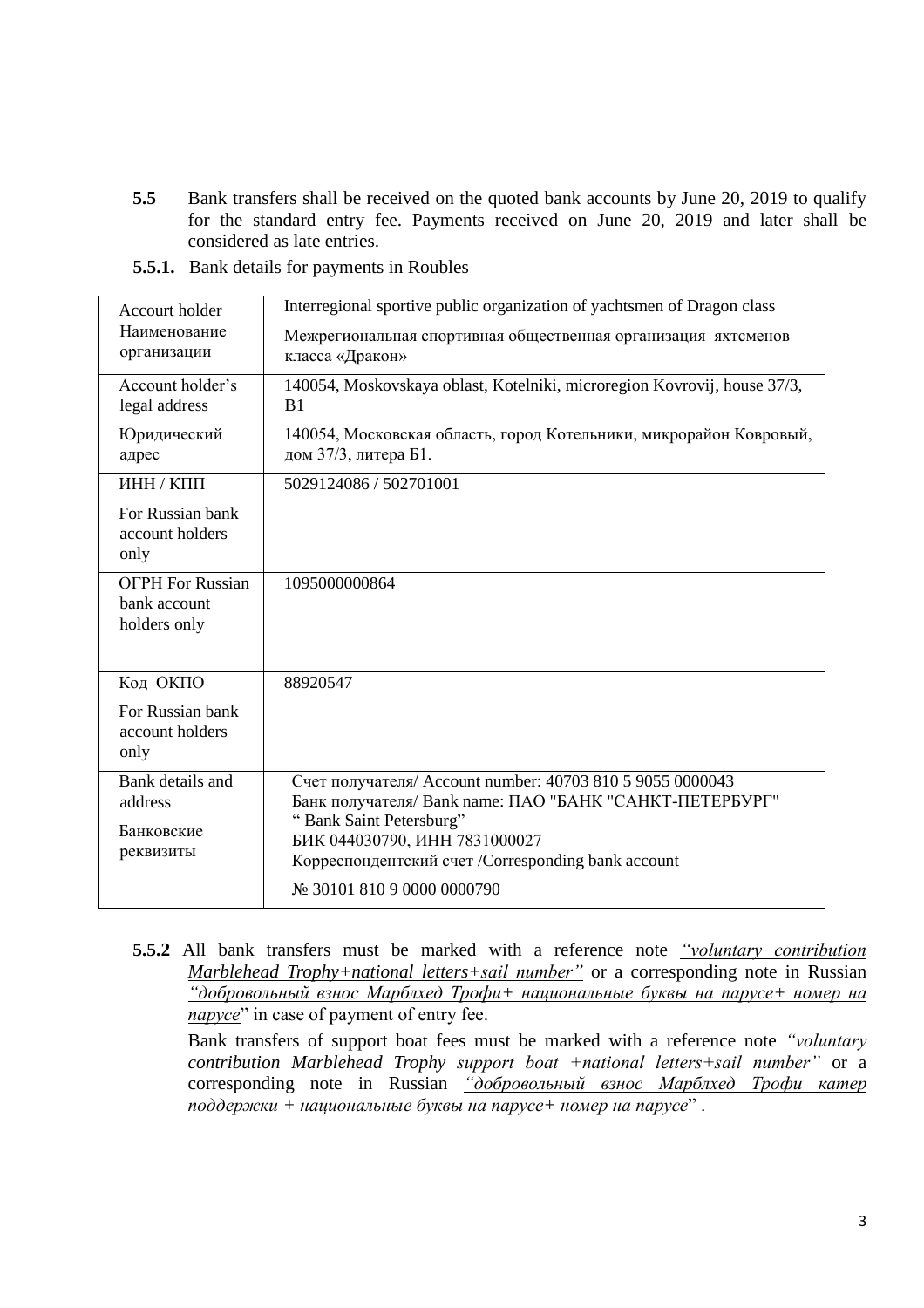- **5.6.** Cash payment of entry fee during final registration at the venue shall be considered late entry fees no matter when the entry form has been submitted and shall be paid in Roubles only, the total late entry fee sum in roubles being equivalent to 600 EUR (unless discounted fee of RUB 5000 is applicable), according to the official exchange rate of Euro to Roubles on the date of payment as set by the Central Bank of the Russian Federation and published on its official web site<http://www.cbr.ru/eng/>
- **5.7.** Cash payments of support boat fee during final registration at the venue shall be paid in Roubles only, the total fee sum in roubles being equivalent to 150 EUR according to the official exchange rate of Euro to Roubles on the date of payment as set by the Central Bank of the Russian Federation and published on its official web site <http://www.cbr.ru/eng/>
- **5.8** Entries will not be confirmed until full payment is received. Entries, including the entry fee, shall be received prior to June 20, 2019. Payment of fees at registration may be accepted at the discretion of the Organizing Authority.

## **6. REGISTRATION AND MEASUREMENT**

- **6.1** All boats shall register at the venue during registration days according to the schedule as presented in article 7 of this NOR. Boats that will compete in following Russian Dragon Championship register for both events during registration for Marblehead Trophy.
- **6.2** Entrants shall provide the valid boat's Measurement Certificate to Registration. A copy of the Measurement Form is also required if it has not been provided earlier during online entry submittance.
- **6.3.** Entrants shall provide a valid boat's Insurance Certificate to Registration if it has not been provided earlier during online entry submittance.
- **6.4** Measurement of sails, weighing of the crews and Measurement of boats will take place prior to the commencement of racing on July 20, 2019 from 10:00 to 18:00 and July 21, 2019 from 09:00 to 11:00.
- **6.5** Boats shall not present any unmeasured sails for registration and measurement.
- **6.6** No more than eight sails per boat may be submitted.
- **6.7** Boats shall not use any sail(s) other than the eight sails submitted for measurement except with the prior written permission of the International Jury.
- **6.8** All boats will be afloat and all crew weighed by the end of registration. The latest time for launching will be 11:00, July 21, 2019.
- **6.9** Boats may undergo random checks during the event and shall conform to the Measurer's instructions.

## **7. SCHEDULE**

- **7.1** 6 races are scheduled
- **7.2** Overall Event Schedule: **Saturday, July 20**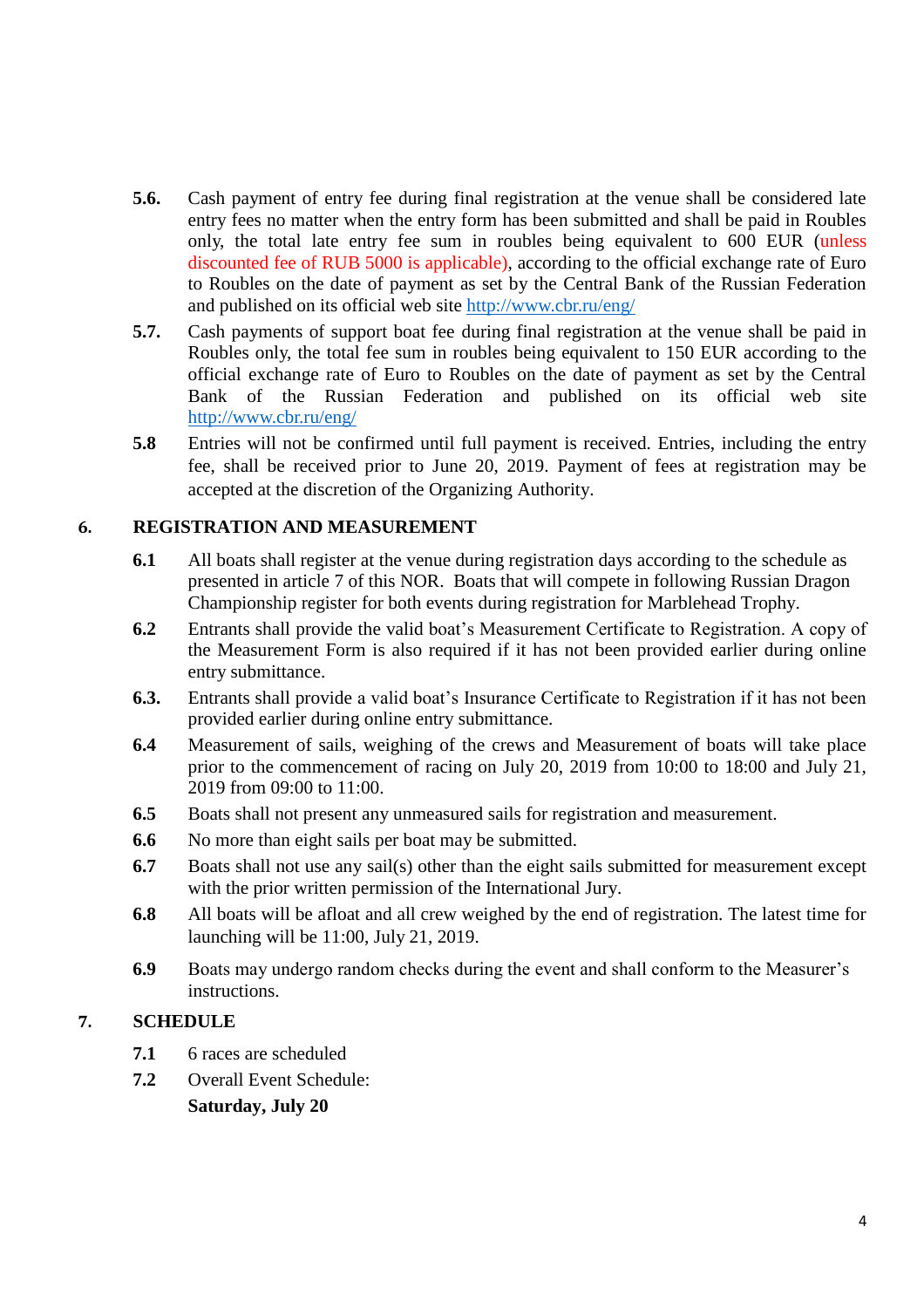| $10:00 - 18:00$        | Registration, measurement, crew weighing, launching   |
|------------------------|-------------------------------------------------------|
| <b>Sunday, July 21</b> |                                                       |
| $09:00 - 11:00$        | Registration, measurement, crew weighing, launching   |
| 11:00                  | Opening Ceremony Marblehead Trophy 2019.              |
|                        | <b>Skippers Briefing</b>                              |
| 13:00                  | 1 <sup>st</sup> warning signal. 2 races are scheduled |
| <b>Monday, July 22</b> |                                                       |
| 10:00                  | Skippers briefing                                     |
| 12:00                  | 1 <sup>st</sup> warning signal. 2 races are scheduled |
| 19:30                  | <b>Gala Dinner</b>                                    |
|                        |                                                       |

## **Tuesday, July 23**

| 10:00 | Skippers briefing                                   |
|-------|-----------------------------------------------------|
| 12:00 | 1 <sup>st</sup> warning signal for one or two races |
| 17:00 | Prize-giving Ceremony Marblehead Trophy 2019        |

## **Wednesday, July 24**

| $10:00 - 18:00$ | Hauling out. Departure day                               |
|-----------------|----------------------------------------------------------|
|                 | <b>Registration for Russian Dragon Open Championship</b> |

- **7.3** On July 23, 2019 no starting sequence will be made after 15:00.
- **7.4** The Race Committee may sail two or more races on any day if necessary

# **8. COURSES**

The courses will be of windward/leeward type. The Racing areas will be defined in the Sailing Instructions.

## **9. SAILING INSTRUCTIONS**

The Sailing Instruction (SI) will be available as from 10:00 July 20, 2019 at the Race Office and online on the event's Website http://marblehead.russiandragon.ru

## **10. INTERNATIONAL JURY**

An International Jury will be appointed in accordance with Appendix N, RRS 89.2(b), from which there will be no appeal RRS 70.5

## **11. TROPHY & PRIZES**

**11.1** The title of Marblehead Trophy Champion shall be awarded to the winning helmsman who shall have temporary possession of the principal trophy The Marblehead Trophy until the next Marblehead Trophy. The Trophy is a helmsmen's event and no substitution of helmsmen during the event is permitted.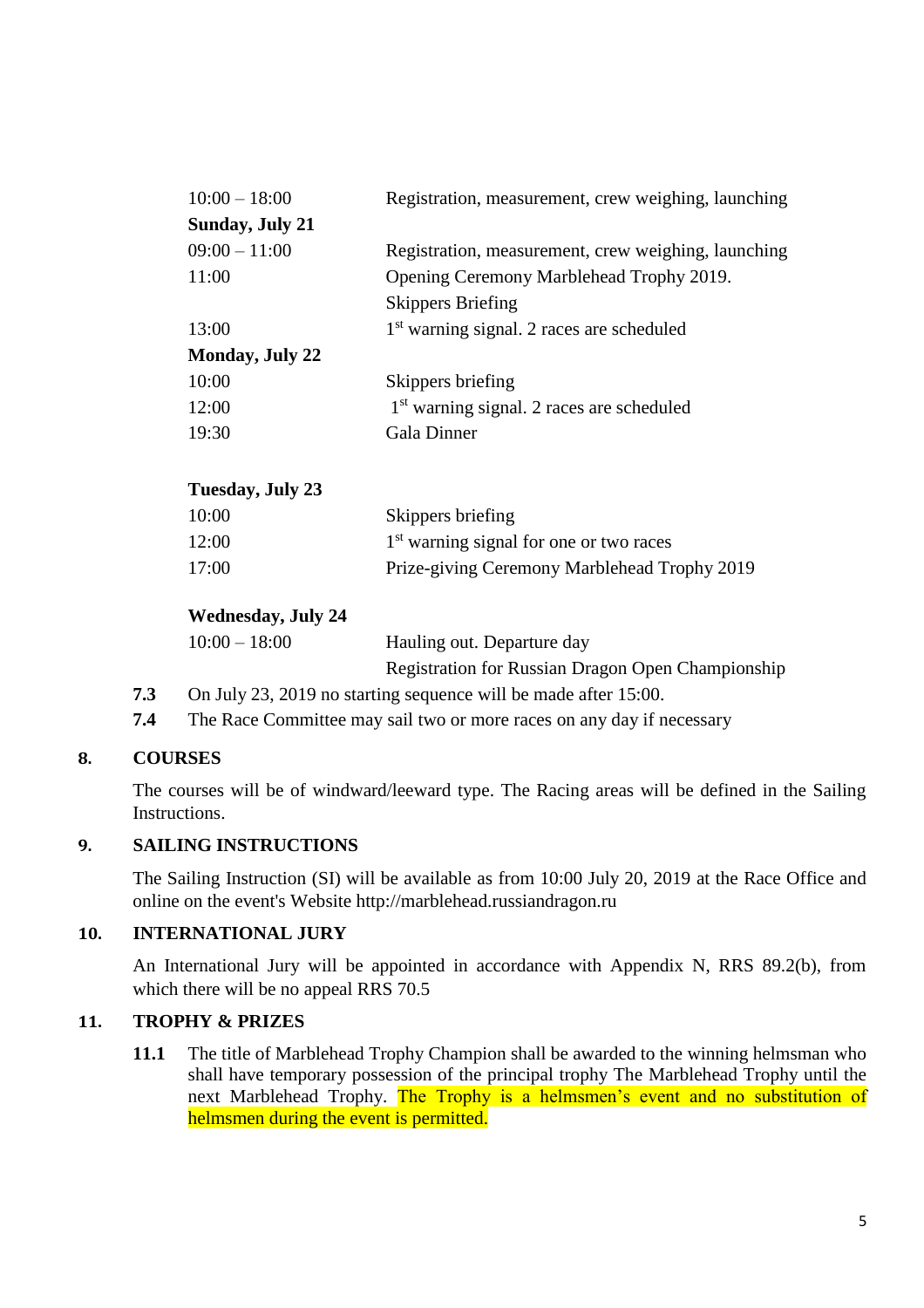- **11.2** Medals will be presented to the helmsman and crew of the first, second and third placed boats overall.
- **11.3** Other prizes may be awarded.

#### **12. SCORING**

- **12.1** Three races are required to be completed to constitute a series.
- **12.2** When five or more races have been completed, a boat's series score will be the total of her race scores excluding her worst score.

#### **13 SUPPORT BOATS**

- **13.1** All support boats shall fly identification flags (with "COACH" sign)
- **13.2** All support boats shall register at the venue during registration days according to the schedule as stipulated in article 7 of this NOR and pay the registration fee as stipulated in 5.4. of this NOR.

## **14. VHF RADIOS**

- **14.1** Race information will be given on marine VHF (156-162MHz). The Channel will be stated in the SIs. The Organiser reminds participants that the use of VHF is governed by the applicable laws of Russian Federation. It is the owner's/helmsman's responsibility to fulfil all legal requirements to carry with and use marine VHF radio on board a boat.
- **14.2** Except in an emergency, a boat shall neither make radio transmissions while racing nor receive radio communications not available to all boats. This restriction also applies to mobile telephones.

## **15 DISCLAIMER OF LIABILITY**

Competitors participate in the regatta entirely at their own risk. See Rule 4, Decision to Race. The Organising Authority will not accept any liability for material damage or personal injury or death sustained in conjunction with or prior to, during, or after the regatta.

The person in charge/skipper certifies that the craning gear used for lifting his/her boat complies with European standards.

## **16 INSURANCE**

Each participating boat shall be insured with valid third-party insurance with a minimum cover of 1,000,000 roubles. **Organisers will demand proof of such an insurance before starting registration.**

## **17 MEDIA RIGHTS**

The media rights belong exclusively to the Organising Authority. By participating in this Championship a competitor automatically grants to the Organising Authority and its sponsors the right in perpetuity to make, use and show from time to time at their discretion any motion or still